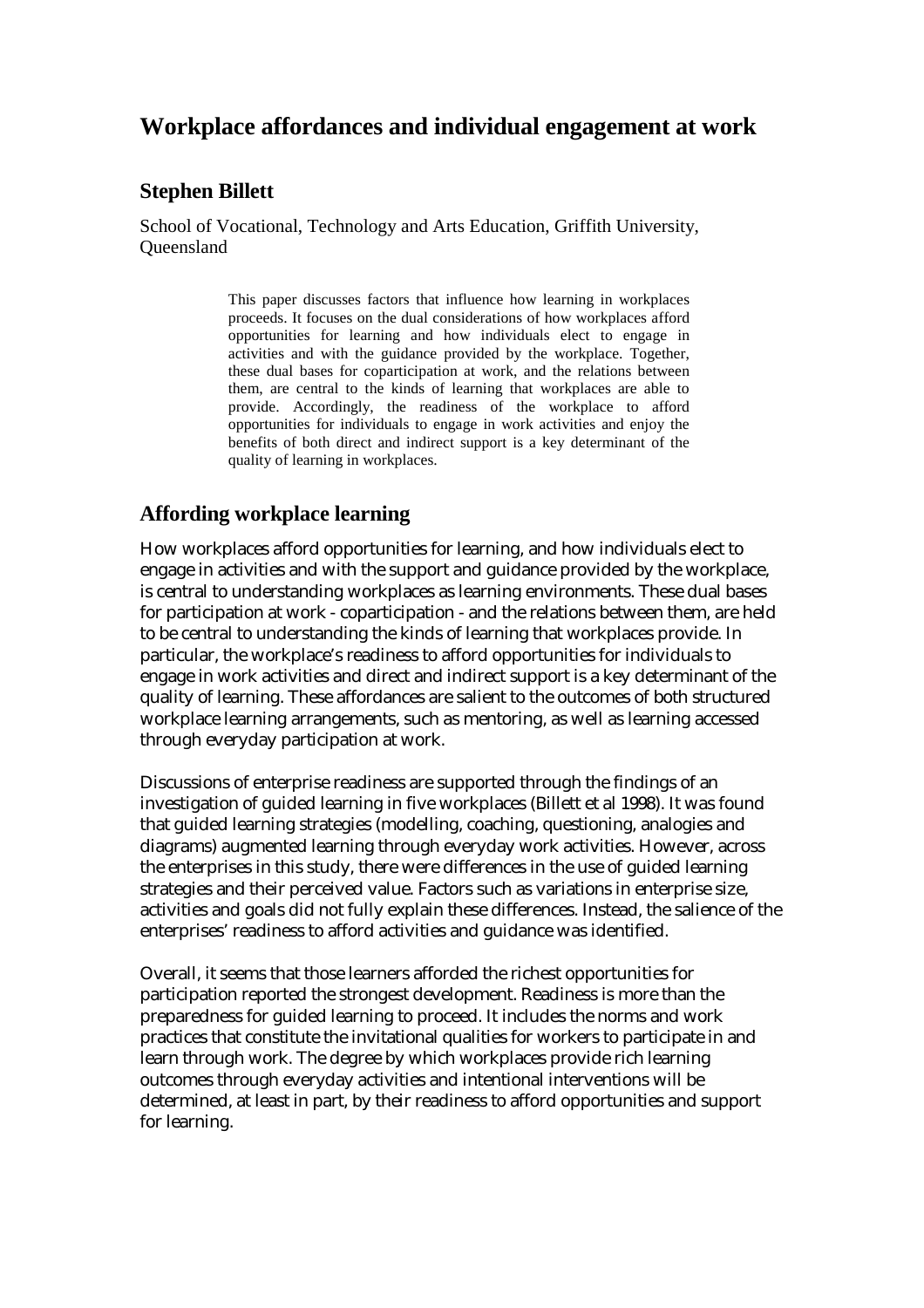## **Participation in work and learning**

There is no separation between participation in work and learning (Lave 1993). Work activities, the workplace, other workers and observing and listening are consistently reported as key sources for workers to learn their vocational activities through work (Billett 1999a). The moment-by-moment learning or microgenetic development (Rogoff 1990; 1995) occurring through work is shaped by the activities individuals engage in, the direct guidance they access and the indirect contributions provided by the physical and social environment of the workplace. Work activities act to reinforce, refine or generate new forms of knowledge. This kind of ongoing learning is analogous to what Piaget (1966) referred to as accommodation and assimilation.

Consequently, learning through work can be understood in terms of the affordances that support or inhibit individuals' engagement in work. These affordances are constituted in work practices. Beyond judgements of individuals' competence, opportunities to participate are distributed on bases including race (Hull 1997), gender (Tam 1997), worker or employment status, workplace hierarchies (Darrah 1996, 1997), workplace demarcations (Bernhardt 1999; Billett 1995; Danford 1998), personal relations, workplace cliques and affiliations (Billett 1999b). Whose participation is encouraged or inhibited is a central concern for understanding and enacting workplace learning.

Of course, workplaces are contested environments. The availability of opportunities to participate is the source of contestation between: 'newcomers' or 'old-timers' (Lave and Wenger 1991); full- or part-time workers (Bernhardt 1999); teams with different roles and standing in the workplace (Darrah 1996; Hull 1997); individuals' personal and vocational goals (Darrah 1997); or among institutionalised arrangements such as those representing workers, supervisors or management (Danford 1998). Contingent workers - part-time and contractual - may struggle to be afforded opportunities to participate in the ways available to full-time employees. For example, part-time women workers have difficulty in maintaining the currency of their skills and in realising career aspirations (Tam 1997).

Opportunities for learning are distributed on the basis of perceptions of workers' worth and status. Lower status workers may be denied the affordances enjoyed by high status workers (Darrah 1996). Affiliations and demarcations within the workplace also constitute bases to distribute opportunities. In one instance, plant operators in an amalgamated union invited fellow plant workers to access training and practice while restricting opportunities to other workers in the same union (Billett 1995). Personal affiliations in workplaces also determine participation and how coworkers' efforts are acknowledged. The concern is that participation in work tasks and therefore opportunities for learning are distributed asymmetrically. Individuals' ability to access and observe coworkers, and workplace processes, assist in developing competence in work activities. Therefore, how individuals can access both familiar and new work tasks, and interact with coworkers (particularly more experienced workers), will influence their learning.

However, while acknowledging the salience of contributions afforded by workplaces, how individuals' elect to engage with workplace activities and guidance also determines the quality of their learning. Learning new knowledge (ie concepts about work, procedures to undertake tasks or attitudes towards work) is effortful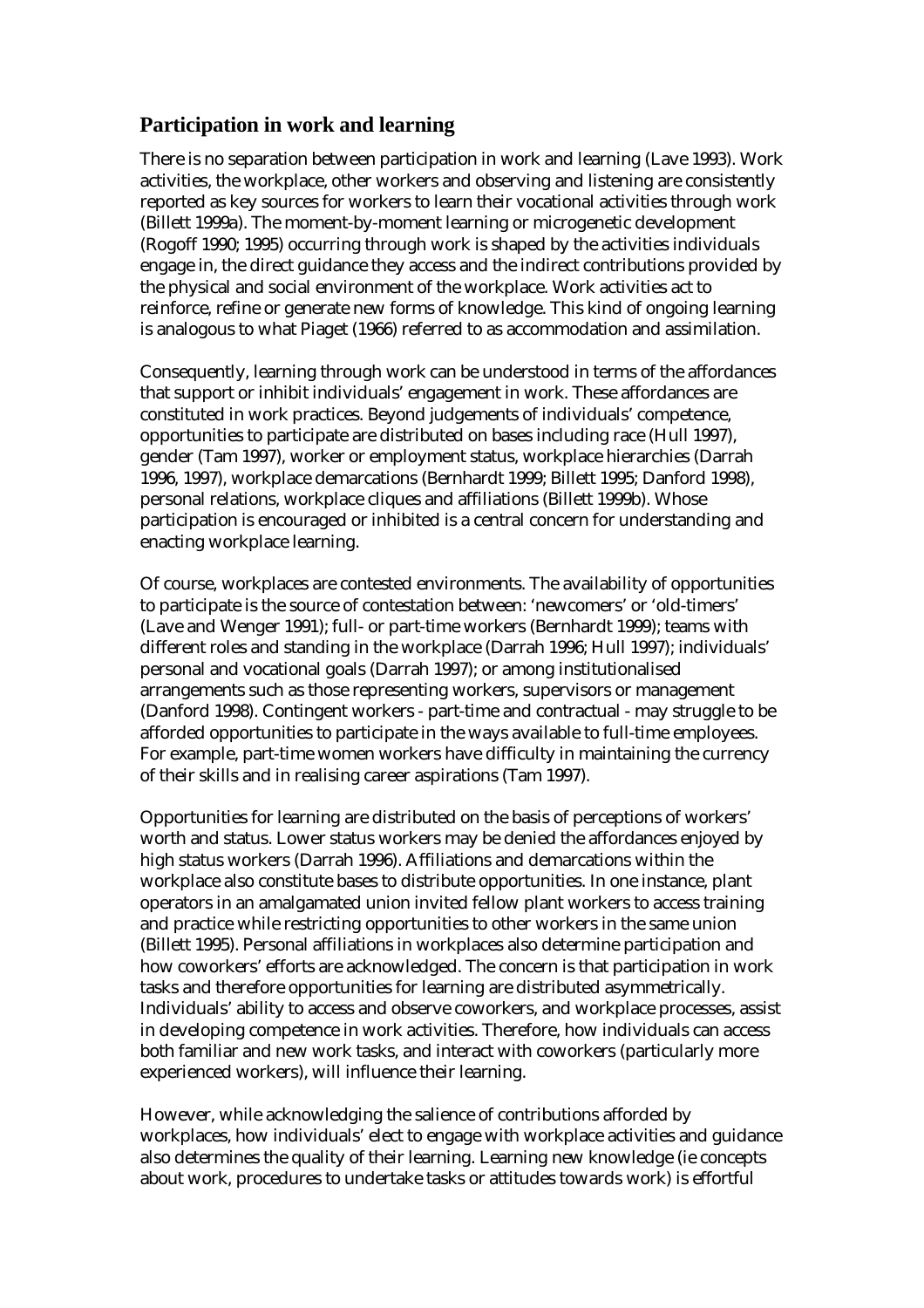and refining the knowledge previously learnt is mediated by individuals' existing knowledge, including their values about where and to which activities they should direct their energies. Therefore, engagement in work activities does not lead to unquestioned participation or learning of what is afforded by the workplace. Individuals are active agents in what and how they learn from these encounters (Engestrom and Middleton 1996).

However, it would be mistaken to ignore the role of human agency. Wertsch (1998) distinguishes between mastery and appropriation. The former is the superficial acceptance of knowledge coupled with the ability to satisfy the requirements for public performance. The unenthusiastic use of standard salutations by supermarket checkout operators and airline cabin crews are illustrations of mastery. Appropriation is the acceptance by the individual of what they are learning and their desire to make it part of their own repertoire of understandings, procedures and beliefs (Luria 1976). Whether appropriation and mastery result is the product of individuals' life histories and is negotiated through encounters such as those in the workplace.

Figure 1 depicts the dual bases for coparticipation at work. The affordances that workplaces can provide and the outcomes arising from that participation are represented in the left-hand circle. On the right-hand side are the bases for individuals' engagement and outcomes.





## **Coparticipation at work**

The findings of an investigation of learning in the workplace are useful in considering coparticipation at work (Billett et al 1998). This investigation examined the efficacy of the contributions of both the 'unintended' (ie everyday activities, observing and listening, other workers, the workplace) - referred to as the 'learning curriculum' (Lave 1990) - and intended guided learning strategies (ie modelling, coaching, analogies, diagrams, questioning) to learning the knowledge required for work performance.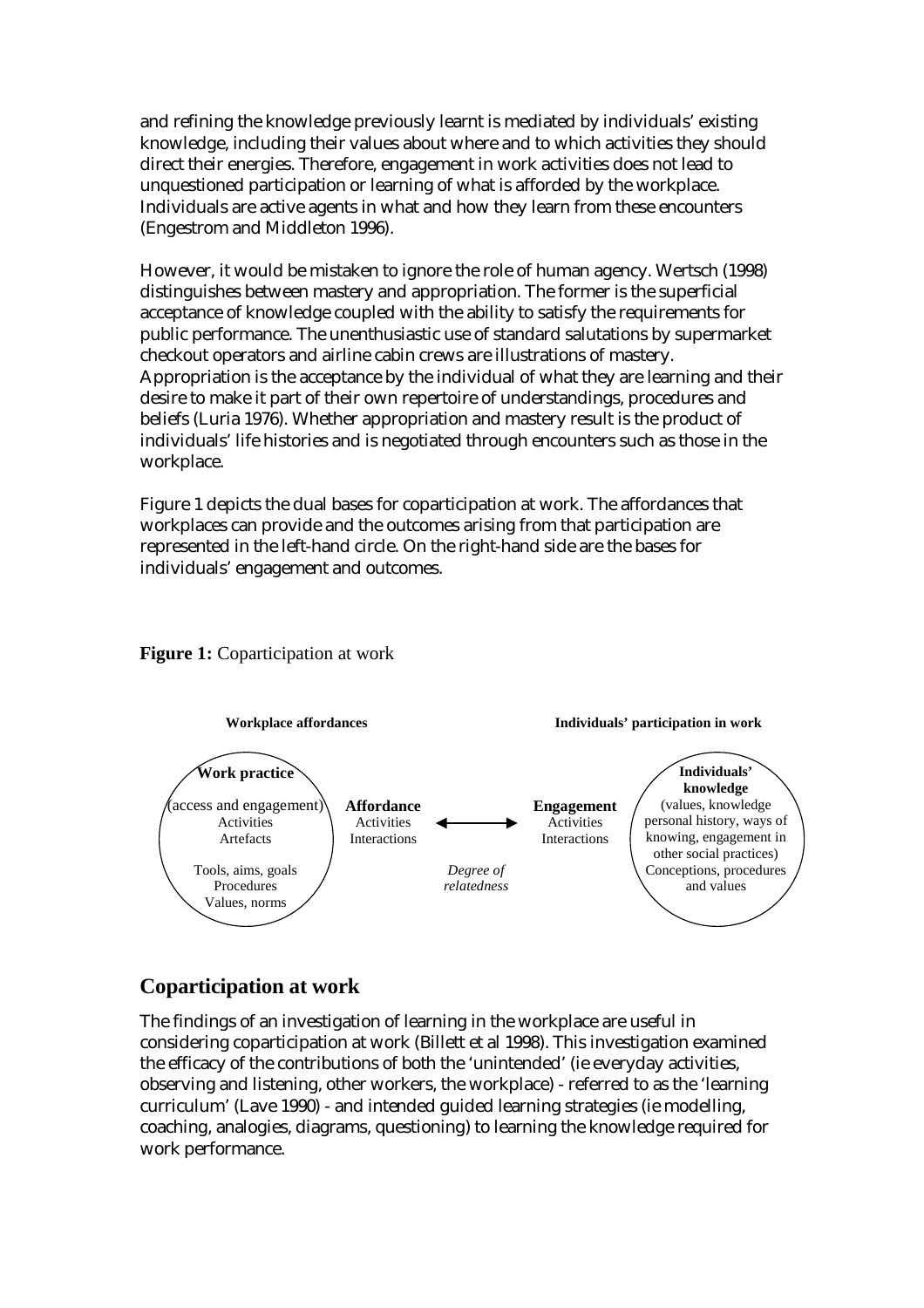The data gathering procedures included monthly interviews over a six-month period, to elicit learners' accounts of recently undertaken workplace tasks. Learners were asked about whom or what had helped them complete these tasks or what they needed more of in order to complete tasks. Throughout the investigation, the researchers also made notes about each of the workplaces and how the provision of workplace learning was manifested in each setting.

The findings overviewed here are drawn from three workplaces, providing comparisons across and within workplaces about how they afforded participation in work activities. Healthylife<sup>1</sup> is a large food manufacturer, with a history of in-house training. Workers in many areas of the plant were quite familiar with work-based programs. Albany Textiles is a large textile manufacturing company. It has a highly demarcated workforce and hierarchical organisational structure, with little in the way of in-house training having occurred in the manufacturing plant at the time of the investigation. Powerup is a recently corporatised, public sector power distribution company. At the time of the project it was settling into its new corporate structure and role. The employees of this company were either based in the head office or located across the regions to which the company distributed electricity.

While the findings do not directly inform about how other factors (eg gender, language, division of labour and affiliations) shape participation, they contribute to understanding the process of and consequences for participation at work and learning through that participation.

Overall, it was found that where the affordances were rich, the reported learning outcomes associated with working knowledge were generally higher than where this support was not forthcoming. Yet, there were instances where individual actions work against the norms of the workplace. At Healthylife, the product development area was highly invitational for learning, and accepted and appreciated as such by the learners. These affordances included the mentors' intent to provide the most effective level of guided learning, supported by an environment which was open to constructive interactions. Here, concerns about preparation were focused on how to best use the strategies to make workplace learning more effective. The mentors used the strategies in combination and in ways that allow them to merge. This is seen as the desirable outcome; intentional learning strategies being used and accepted as part of everyday practice in the workplace.

In contrast, the highly invitational qualities of this workplace were seemingly rejected by a reluctant participant; a new recruit in the occupational health and safety area. His reluctance to engage with the workplace and his dismissal of the mentor and the guided learning strategies were quite distinct. He most valued contributions that excluded the mentor. In these ways, one work area illustrates how the affordances of the workplace-supported learning (as reported by the mentors and learners), whereas in another work area, an individual's decision not to engage in the work practice demonstrated that invitational qualities alone cannot guarantee rich learning outcomes.

Whereas Healthylife provided an instance of an individual resisting engagement in the guided learning and the work practice, Albany Textiles provides a case where the opposite was true. Despite the low level of support and readiness for guided learning and low levels of reported outcomes, one mentor, against the norms of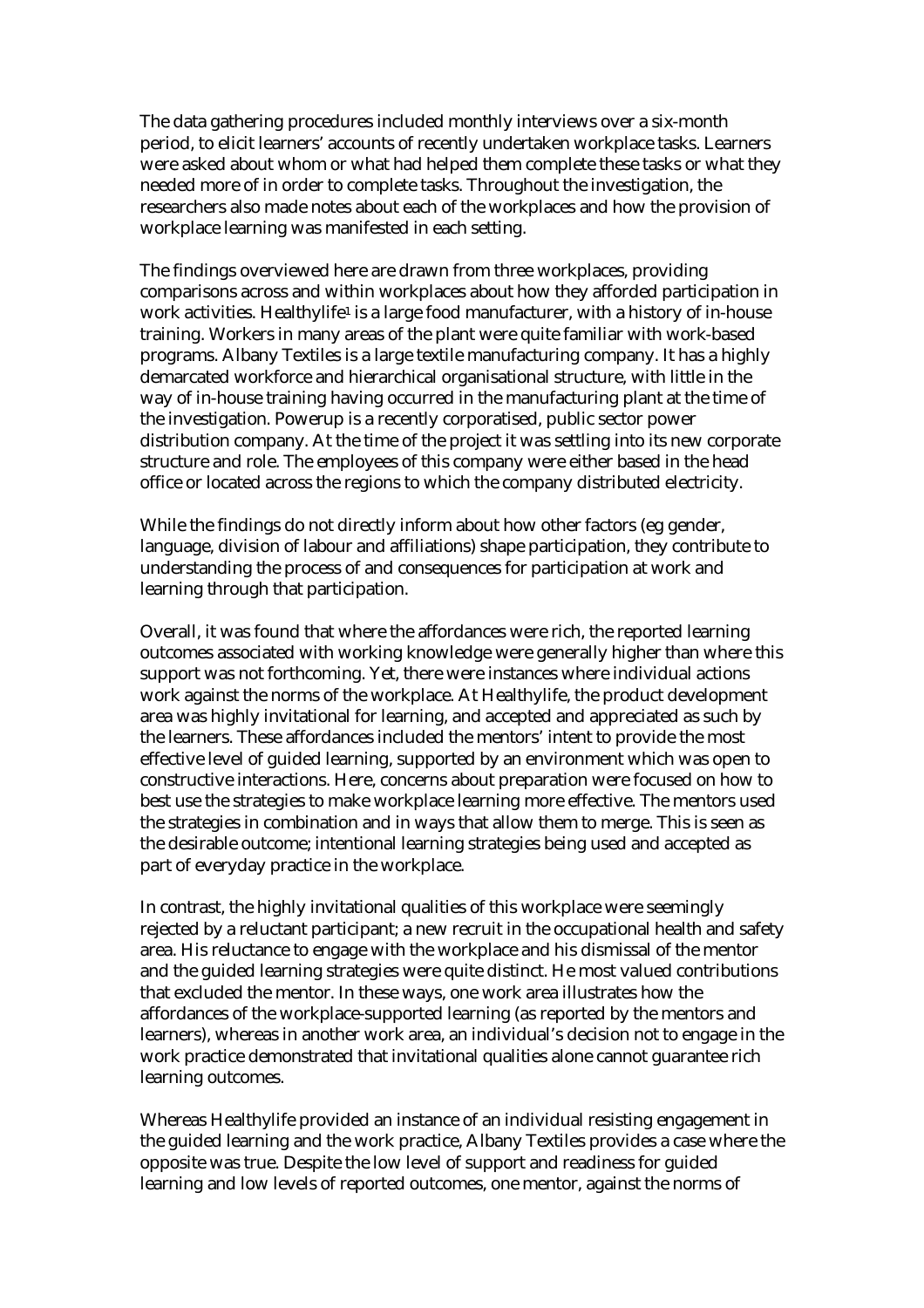practice, provided high levels of support that was both appreciated by and instrumental for the two learners concerned, thereby making the workplace supportive and invitational. These learners stated that the learning process had opened up possibilities, thereby emphasising an important emancipatory role for workplaces in providing opportunities for those for whom there is no option other than to learn in the workplace. Finally, with Power Up, one individual struggled and persisted when other coworkers withdrew from the workplace learning arrangements that the work environment was not ready for or committed to.

These findings indicate the potential of individual agency to offset some of the limitations of an environment whose affordance is weak, and to determine what constitutes an invitation to participate. Also, the degree of workplace readiness influences how activities and support are afforded as part of everyday work activities. The data indicate that the openness and support for learning also influence the learning occurring through everyday workplace activities. Realising the full potential of learning at these work sites, particularly the mentoring process, is unlikely to be fulfilled without careful scene-setting and thorough preparation.

In some ways, these findings are commonsensical; the kinds of opportunities provided for learners will be important for the quality of learning that transpires. Equally, how individuals engage in work practice will determine how and what they learn. Nevertheless, these factors may be overlooked if the links between engaging in thinking and acting at work and learning through those actions is not fully understood. Also, establishing a workplace training system, without understanding the bases of participation, is likely to lead to disappointment for both workers and enterprises.

The identification of these relations and their consequences for learning have three important conceptual implications. Firstly, a current area of deliberation within constructivist theory is to understand the relations between individuals and social practice. Here, it is shown that rather than being a mere element of social practice (eg Hutchins 1991), individual agency operates both interdependently and independently in social practices, as Engestrom and Middleton (1996) suggest. However, this agency manifests itself in a different ways. While there is evidence of interdependence, there are also examples of individuals acting independently in ways inconsistent with the norms and practices of the work practice. This is not to propose a shift back to individualistic psychological analyses. Instead, the sociallyderived personal histories (ontogenies) of individuals, with their values and ways of knowing, mediate how they participate and learn in social practice, eg in workplaces. Relations between ontogenies and social practice determine participation. The kinds of coparticipation at work identified in the three enterprises begin to indicate the diversity of how relations between the individual and social practice shape individuals' participation and learning.

Secondly, the findings emphasise that individuals' participation at work is not passive or unquestioning. Even when support is forthcoming - that is, the workplace is highly invitational - individuals may elect not to participate in the goal-directed activities effortfully, accept the support available or appropriate the knowledge that is made accessible to them. Individuals need to find meaning in their activities and worth in what is afforded for them to participate and appropriate.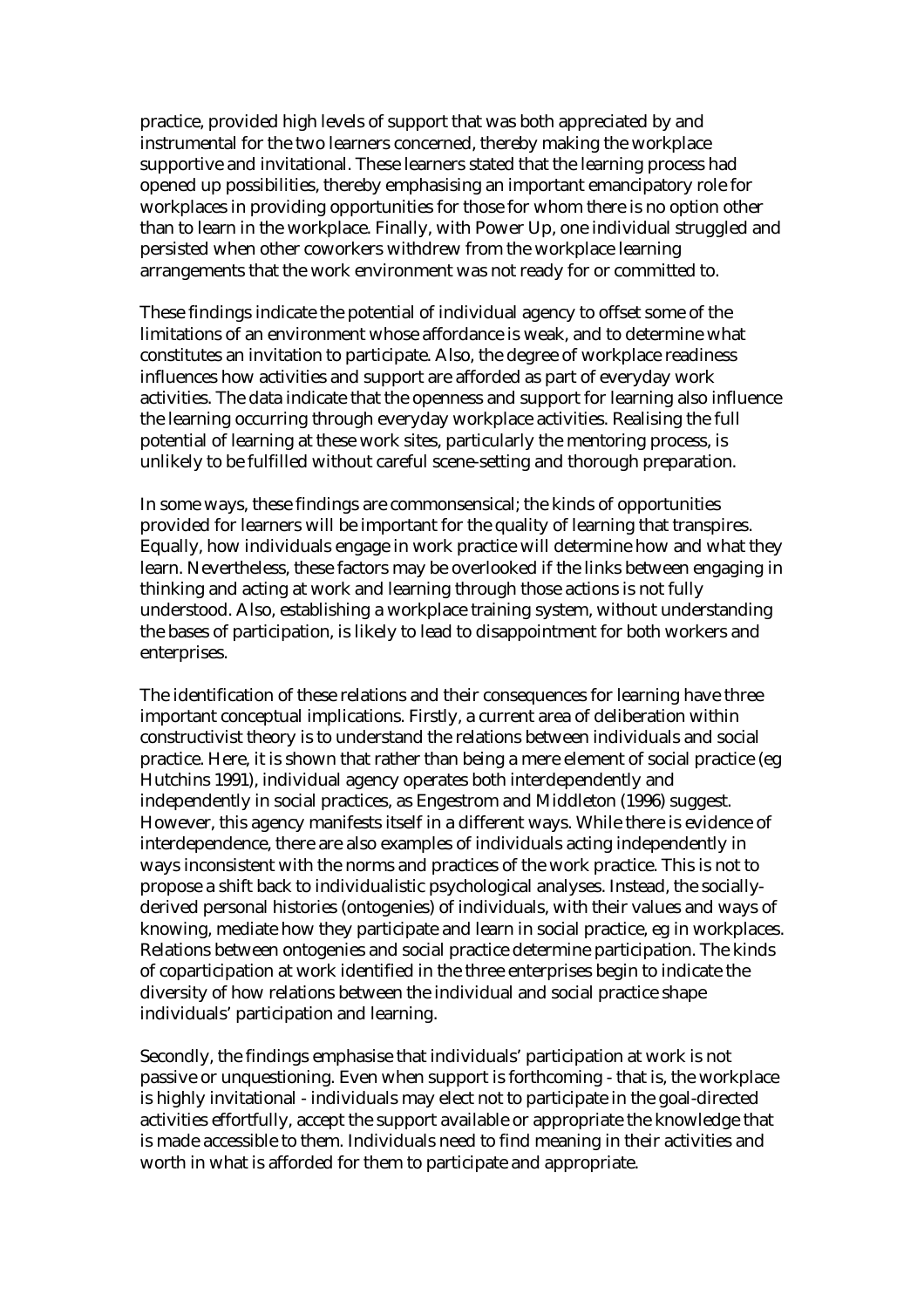Coal miners, for instance, were skeptical of work safety training that they believed was aimed to transfer the responsibility of safe working practices from the mine management to the miners (Billett 1995). Equally, when workers believed the enterprise focus was too strong in their college-based course, they withdrew their commitment, claiming their needs and aspirations went beyond the company's goals and procedures represented in the course (Billett and Hayes 2000).

However, individual independence cannot be merely categorised as positive or negative. Darrah (1997) has vividly depicted how inconsistencies between the values of the workplaces and those of the workers lead to a rejection of work practices not acceptable to workers. Indeed, as Hodges (1998) has shown, rather than identifying with the values and practices of the workplace, participation can lead to a disidentification with those values and practices. At Healthylife, the new occupational health and safety (OH&S) officer might have been more competent than his mentor and had something special to contribute to the OH&S policies within the workplace. This suggests different kinds of invitational qualities are required, such as those able to engage reluctant participants and enable them to find meaning or participate in ways that permit them to transform and/or contest existing values and practices or find meaning in participation.

Thirdly, in so far as they can offer access to important vocational knowledge, it is important that workplaces are highly invitational. The findings suggest that where support is available, workplaces can facilitate the learning of the hard-to-learn knowledge required for vocational practice. It seems that for workplace learning to proceed effectively, how workers are afforded opportunities to participate and are supported in this endeavor will shape the prospect of rich learning outcomes.

#### **Summary**

In sum, the guided learning strategies trialed in the five workplaces demonstrated that when they are used frequently, and in ways supportive of the work tasks individuals are engaged in, such individuals can develop much of the knowledge required for workplace performance. These strategies augment the contributions provided by everyday participation at work. However, underpinning both of these kinds of contributions is coparticipation; ie how the workplace affords opportunities for individuals to engage in and be supported in learning in the workplace.

Accordingly, to improve workplace learning, there is a need for (i) appropriate development and implementation of workplace environments that are invitational; (ii) a tailoring of the workplace learning curriculum to particular enterprise needs, including the readiness of both the learners and the guides; (iii) encouraging participation by both those who are learning and those guiding the learning; and (iv) the appropriate selection and preparation of the learning guides. These kinds of measures seem to offer some foundations upon which workplaces can become effective sites for the development of the kinds of knowledge that would benefit both those workplaces and the individuals who work in them.

#### **Notes**

1. The names of the three enterprises referred to here are fictitious.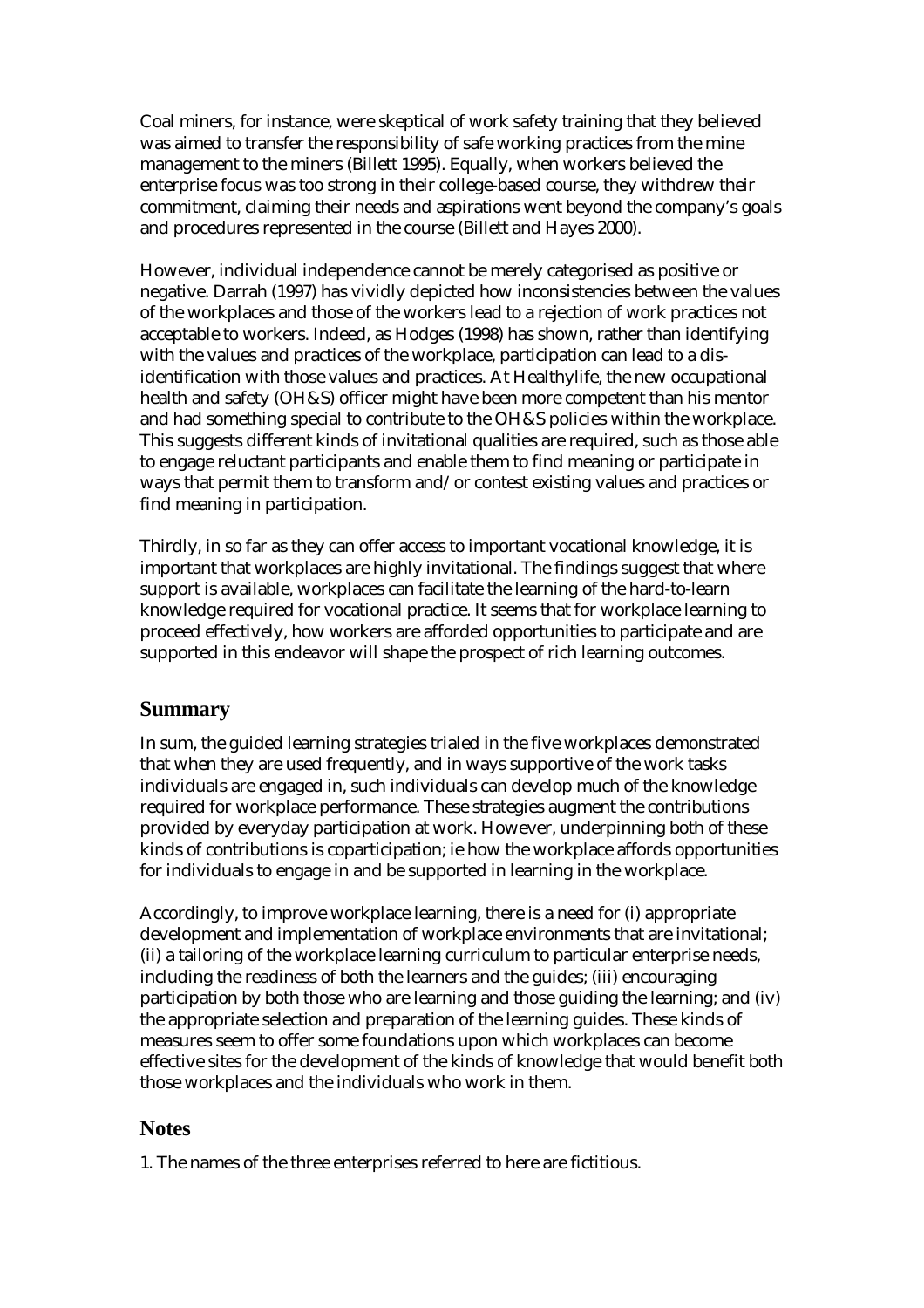## **Acknowledgements**

Thanks to Andrew McCann and Kerrie Scott for research assistance in the investigation referred to above; to the enterprises and their staff who participated; and the Australian National Training Authority who funded this investigation.

### **References**

Bernhardt A (1999) The future of low-wage jobs: case studies in the retail industry. Institute on Education and the Economy, working paper no 10, March.

Billett S and Hayes S (2000) Meeting the demand: the needs of vocational education and training clients. Adelaide: National Centre for Vocational Education Research (ISBN 0 87397 589 8).

Billett S (2000) Co-participation at work: knowing and working knowledge. Working Knowledge Conference, University of Sydney, December.

Billett S (1999a) Guided learning in the workplace. In D Boud and J Garrick (eds) Understanding learning at work. London: Routledge.

Billett S (1999b) Work as social practice: activities and interdependencies. Seventh Annual International Conference on Post-compulsory Education and Training - Changing practice through research: changing research through practice, vol 2, pp 128-138. Surfers Paradise Park Royal, Gold Coast, Queensland, Australia, 6-8 December.

Billett S (1995) Skill formation in three central Queensland coal mines: reflections on implementation and prospects for the future. Centre for Research into Employment and Work, Griffith University, Brisbane, Australia.

Billett S, McCann A and Scott K (1998) Workplace mentoring: organising and managing effective practice. Centre for Learning and Work Research, Griffith University (ISBN 0868579149).

Danford A (1998) Teamworking and labour regulation in the autocomponents industry. Work, Employment and Society, vol 12, no 3, pp 409-431.

Darrah C (1997) Complicating the concept of skill requirements: scenes from a workplace. In G Hull (ed) Changing work, changing workers: critical perspectives on language, literacy and skills. New York: State University of New York Press, pp 249- 272.

Darrah C N (1996) Learning and work: an exploration in industrial ethnography. New York: Garland Publishing.

Engestrom Y and Middleton D (1996) Introduction: studying work as mindful practice. In Y Engestrom and D Middleton (eds) Cognition and communication at work. Cambridge: Cambridge University Press, pp 1-15.